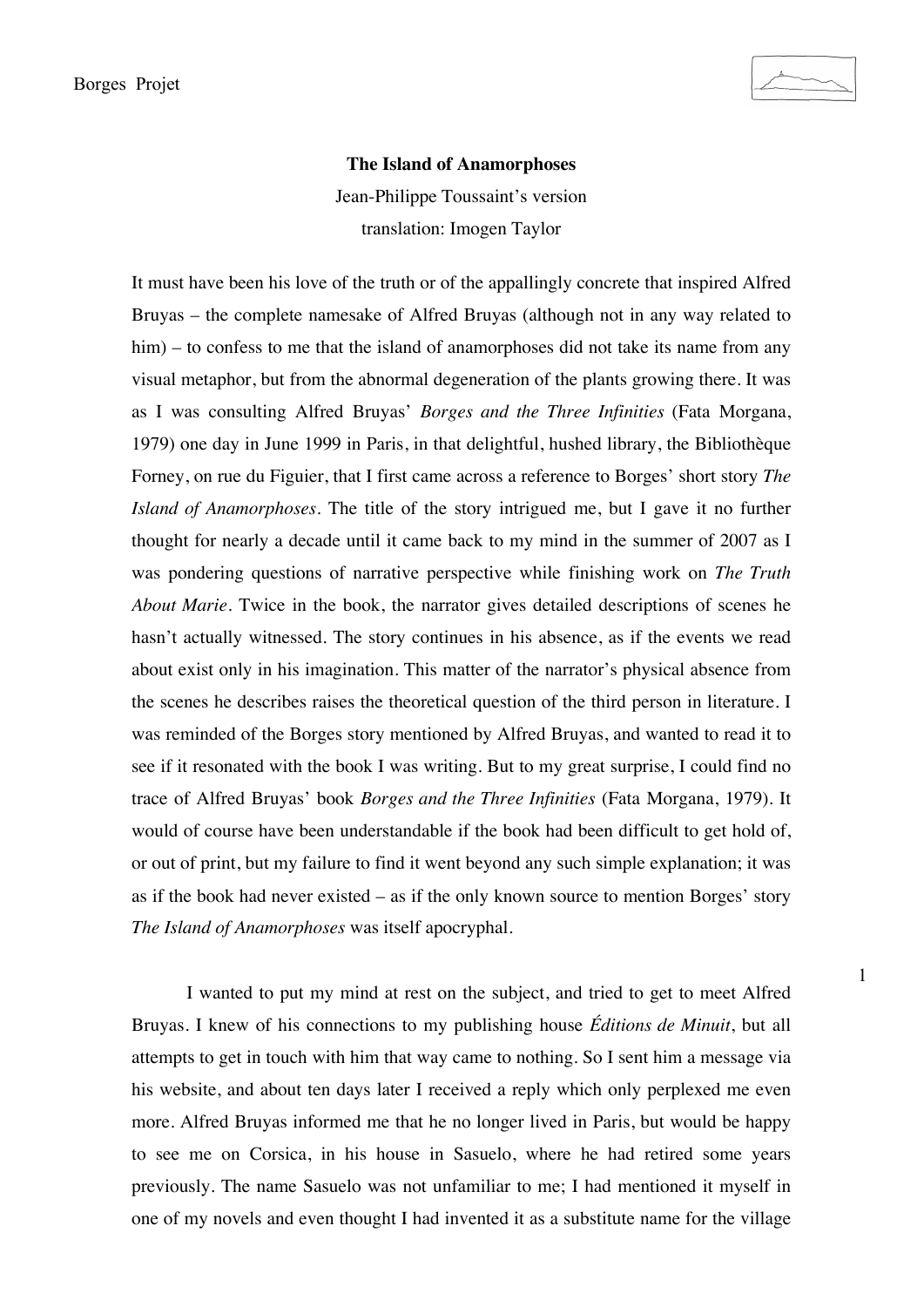of Barcaggio (where it so happened – and this is the part that disconcerted me – that I had written *The Truth About Marie*). I accepted the invitation, and a few days later I took the plane to Corsica to pay him a visit. I can still see myself in the taxi on the way to Sasuelo. It was only a little before four in the afternoon, but the light was so grey, it felt as if night had fallen. The taxi driver must have switched on the sidelights and set the windscreen wipers going; the wipers scraped the glass with a faint rubbery squeak. About halfway there, the view cleared as we rounded a bend, and down below, beneath the mist, less than three miles away as the crow flies, Sasuelo hove into sight, beside the uniformly grey sea. The little island across from the village was visible too; its long contours and slightly raised rocky outcrops stood out against the water of the bay. I looked out of the taxi window at the island in the mist, and at that moment I knew with certainty that it was the island of anamorphoses.

Alfred Bruyas was unwell the day we met. He received me at the back of the house in the large room where he worked, looking out over a small garden. He was over eighty, with frail legs, thin arms and emaciated wrists. He looked at me attentively, intensely – something intimidating emanated from his misty grey-blue eyes. He radiated a strong sense of unreality, as if the fictional character he had the potential to be – which we all have the potential to be – was gradually stealing a march on the writer he had once been. He was on his guard, did not willingly reply to my questions, and was sometimes confused – and these failings seemed to me metaphors for fiction's rampant colonisation of his person, as if real life was retreating from him in waves, or in fits and starts, leaving nothing but a bloodless fictional character sitting opposite me, reticent and weakened at the same time. He offered me a seat in one of the turquoise armchairs in the large room in his house in Sasuelo and listened as I told him the object of my visit. When I had come to the end of my explanations, he reflected intently for a moment, leaning forward, motionless, his two hands joined at his chin in an attitude which reminded me fleetingly of my father, and said that in his opinion, all *he's* in literature are in fact *I's* in disguise, just as all *I's* are potential *he's*. You could even say, paradoxically, that the deeper down inside themselves narrators look and the more subjective and genuinely personal they strive to be, the greater their claim to be universal. That is one of the great paradoxes of literature – that universality is more common in the particular than in the general. You'll agree with me that in dreams there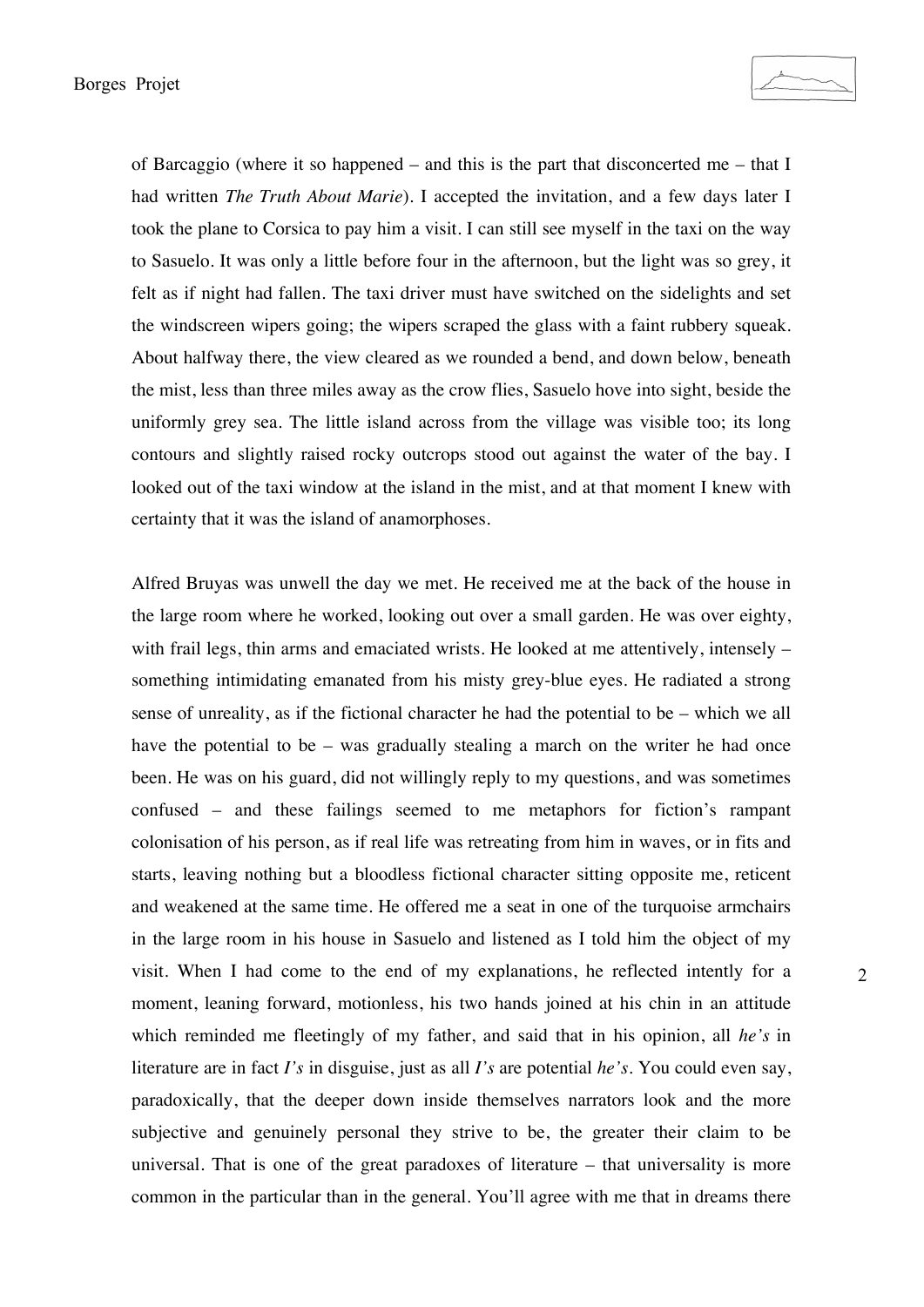is no third person – not ever; there's never anyone but oneself. Is there? he asked, suddenly giving me a hard stare, and I nodded my head in silence, not knowing what to say, because I had the feeling that everything he'd just said had come out of my own mouth – indeed the last sentence he'd spoken was the exact quotation of a sentence from my novel *The Truth About Marie*. Looking me in the eyes, he then quoted the famous words from Rimbaud: 'I is another', slowly articulating every word, and then continuing to quote from memory, with a glimmer of sardonic complicity: 'That is obvious to me: I am there at the birth of my thought; I watch it, I listen to it'.

When I questioned Alfred Bruyas more closely on *The Island of Anamorphoses*, he denied being the author; he even denied the possibility that he was in any way the instigator, and reminded me that I had been the first to mention the story in my novel *The Truth About Marie*. But I've got something for you here, he said, and with some difficulty he got up to fetch from the table a literary journal which he had taken out of his bookcase for me (*French Forum*, Volume 36, Number 1, Winter 2011). There's a very detailed article on *The Truth About Marie* in here, he said, as he handed me the journal. The author of the article, Professor Ernstpeter Ruhe, had access to the rough drafts of your book and noticed that in an early version of the manuscript dating from July 2007, you didn't write that it was Borges himself who was the author of the short story; you put it much more vaguely: '*The Island of Anamorphoses*, the short story in which a *Borgesian writer*' – my emphasis, he said – 'invents the third person in literature'. A Borgesian writer, he repeated. I suppose, he said to me with an amused glint in his eye, that that Borgesian writer might have been called Alfred Bruyas. I shan't pursue my account of our meeting; I promised Alfred Bruyas that I would be as discreet as possible on the subject of the literary paternity of *The Island of Anamorphoses*. I shall simply add that as we were saying goodbye, Alfred Bruyas imparted to me this final enigmatic confidence: 'You do know that it's not because I seem more real than fictitious – like most of the people we come across in life, for that matter – that I can't lie to you or even attempt to lead you astray.'

The interview had lasted less than an hour. I had asked the taxi driver to wait for me on the village square, and as I got back in the car to return to the airport, I could see the island of Sasuelo far off in the mist. When I left Alfred Bruyas that day, there were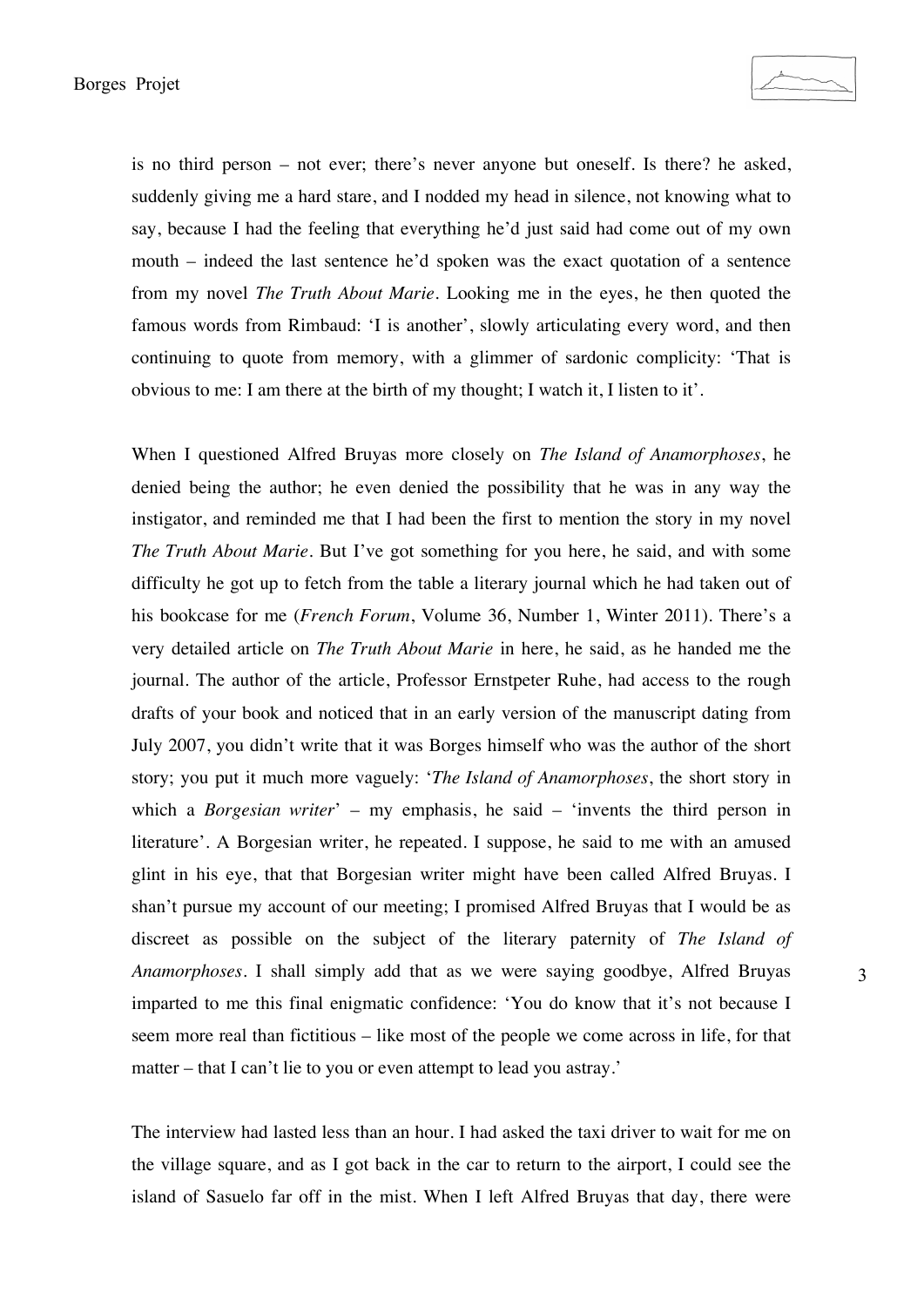three facts I was sure of, concerning *The Island of Anamorphoses*, and each of them opened up an infinity of autonomous possibilities and conjectures.

1) The author of the short story, whoever he was – whether Borges himself, as legend had it, or Alfred Bruyas, as I strongly suspected, or indeed I myself, as Alfred Bruyas seemed to suggest – had been inspired by the island of Sasuelo for the story's title. In reality, the island of Sasuelo is a rocky, almost barren little island of less than ten million hectares in the Ligurian Sea, about one nautical mile from the village of Sasuelo.

2) The anamorphosis of the title is misleading. The author of the short story is in fact alluding to a botanical anamorphosis. It is well known that sea water has an unfavourable effect on plants. Storms and strong waves uproot young plants and erode the substratum by propelling the salt water to a great height. In this way, the rocks along the coast are laid bare, worn away, and eventually turned to desert. According to Alfred Bruyas, and I can't of course contradict him on this point, any pictorial explanation, invoking, for example, Holbein's *Ambassadors* or the proliferation of points of view, was doomed to failure and could only lead down dead ends.

3) The expression or phrase 'the writer who invents the third person in literature' is no more than a tribute to Borges. The phrase does not correspond to any historical reality: there is no such thing in literary history as the invention of third-person writing – that makes no sense. It is simply a poetic turn of phrase – a metaphor in the tradition of the witticisms and literary wizardry of the Borgesian fictions with their apocryphal encyclopaedic references, counterfeits and trompe-l'oeil, erudite geography and makebelieve botany.

On top of these three facts, there is the intuition – more unsettling, more vertiginous, more precipitous, perhaps, than the facts – that I myself am Alfred Bruyas. He's not strictly speaking my double; if anything, he's my substitute – a kind of literary creation I insinuated into my text to represent myself. There is indeed a great deal of evidence to suggest this: the reference to Éditions de Minuit, the presence of the village of Sasuelo, the many indirect and subliminal echoes of *Reticence*, and the house in Barcaggio